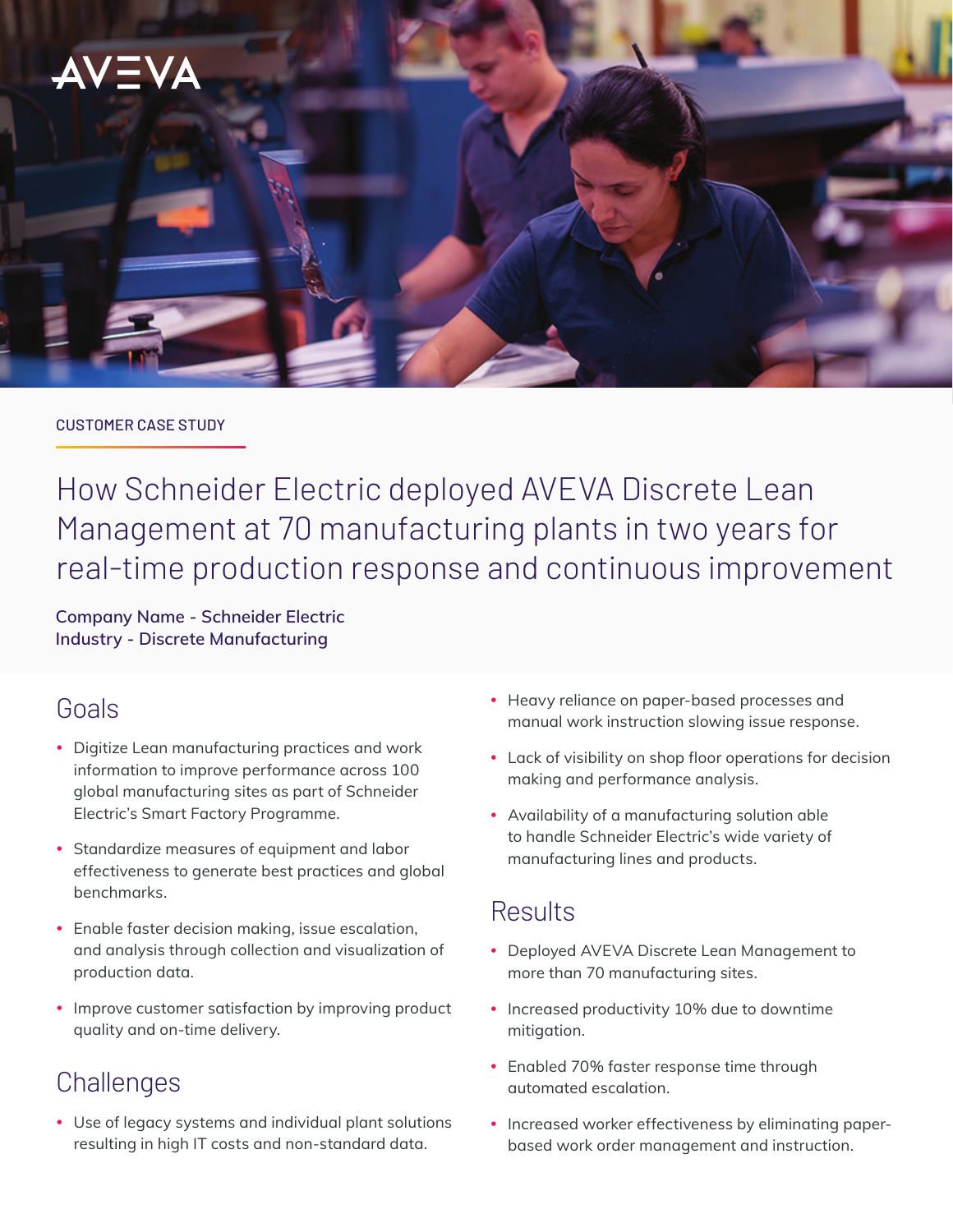# Digitalization of Lean management

Schneider Electric is the leading industrial manufacturer of power management solutions for medium voltage, low voltage, secure power, and automation systems that enable energy management and automation in homes, buildings, data centers, infrastructure and industries. The company has a global presence in over 100 countries and more than 100 manufacturing sites.

Schneider Electric's Global Supply Chain group oversees the company's large industrial footprint, and launched a Smart Factory initiative to harness Industry 4.0 opportunities to improve operational effectiveness of its plants. The team collaborated with AVEVA to develop a lightweight, flexible software system purpose built to rapidly digitize Lean and work management practices to enable data-driven performance improvement in their discrete manufacturing environments.

The result was AVEVA Discrete Lean Management, a novel software application enabling complex analysis of Schneider Electric's vast manufacturing operations that delivered 70% faster response time for downtime mitigation and a 10% increase in productivity. Following pilot projects, Schneider Electric has scaled deployment to more than 70 manufacturing sites in two years and continues to roll out the solution across the business.

"AVEVA software solutions provide tremendous value to Schneider Electric factories. We see productivity, uptime, and efficiency improvement, and we're deploying to our other remaining sites."

#### - **Sylvain Gire,**

Vice President, GSC Transformation-Industrialisation Schneider Electric

## **Transforming shop floor operations at global scale**

Under Schneider Electric's Smart Factory program, the company launched an initiative to transform its global network of manufacturing sites through the digitization of work information and Lean management practices to improve plant performance.

The company required a solution to replace paperbased processes in its manufacturing operations, to digitally measure equipment and labor effectiveness on the shop floor, and to scale across its diverse network of 100 independently operating sites.

At the plant level, work order (WO) dispatching was accomplished through access to enterprise resource planning (ERP) information on the shop floor, via paper printouts and reprints of the order every time updates were required. Similarly, work instructions were documented on paper and difficult to keep current using manual means. Tracking operational performance manually in the fab area on the lines was time consuming, prevented visibility on actual work order progress, and provided poor response time to real-time manufacturing issues.

Lean manufacturing was a standard practice at all sites through the Schneider Performance System, a successful performance enabler for more than 15 years. Lean practices include Kanban, escalation systems, short interval management and performance measurement. However, plant performance was mostly measured based on ERP information which lacked sufficient shop floor details to be able to effectively analyze and understand the causes of performance loss or to design improvement plans. Additionally, across Schneider Electric's global sites, teams used many immature or nonstandard manufacturing solutions globally – both homegrown as well as from different vendors.

The Schneider Electric Global Supply Chain group identified a large opportunity to improve the performance of its sizeable industrial footprint by digitizing the largely paper-based operational processes to enable visibility into shop floor events and generate corresponding data to analyse the root causes impacting plant performance.

Several factories had developed their own solutions to drive plant performance but there was no consistent approach and system which allowed for standardization across sites. The company also projected difficulty to support these bespoke applications over the long term.

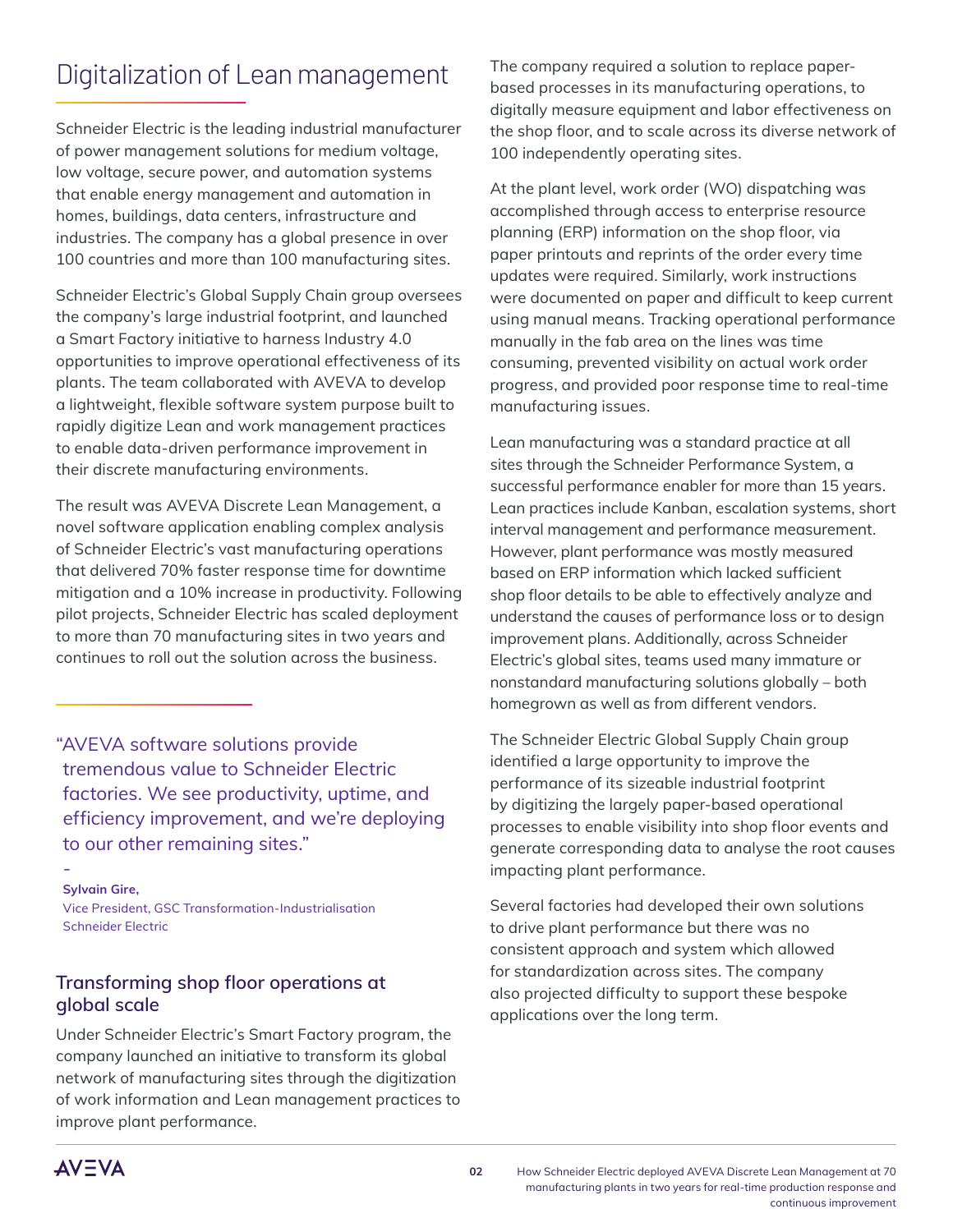### **The challenge: standardizing Lean practices across diverse discrete manufacturing environments**

With its large and diverse product lines, Schneider Electric required a highly flexible and configurable digital system with the ability to:

- Manage a wide variation of manufacturing processes ranging from standard and volume product manufacturing to engineered-to-order to fabrication, moulding, and painting.
- Collect production data, visualize production KPI's and enable team collaboration in response to production issues through easy-to-use user interfaces and dashboards that can be managed by anybody.
- Support data collection for all different levels of automation across manufacturing lines – from completely manual assembly lines to fully automated processes or production equipment.
- Deploy and run the solution in many plants within a short timeframe

## **Digitalizing lean and best practices for reuse across the business**

In close collaboration with the Schneider Electric Smart Factory team, AVEVA developed a Discrete Lean Management solution leveraging the rich visualization and device integrations of AVEVA's industrial software platform.

The application was designed by selecting a pilot factory with proven performance and a team of experts to identify the shop floor requirements and to define a best practices model for standardization.

The team identified four core modules for the digital Lean solution:

- Andon production issues notification and visualization to trigger fast response and team collaboration
- Performance to capture labor and equipment effectiveness for visualization and analysis
- Work Instructions digital work instructions and context-based training and assistance
- Work Order Management digital production work order management and reporting

Each functional module was initially specified at a minimum requirements level and has been enhanced in multiple improvement cycles according to the needs of additional and ongoing plant deployments to more than 70 sites.

The functional modules are provided as configurable standard software which is adaptable to different plant environments. A user-friendly interface enables fast training and proficiency, empowers operators and technicians to improve productivity with visibility into production gaps, and allows supervisors and managers to monitor production dashboards and plant performance KPI's from any computer or mobile device.

The result is an out-of-the-box digital Lean solution for fast, lightweight deployments which local plant teams can configure and further maintain.

# **Fast global implementation and training**

To scale deployment of AVEVA Discrete Lean Management, all factories appointed a smart factory leader, and each global region deployed the software solution at one site to demonstrate the value, and to train and share best practices in deployment and change management with all regional sites.

For further deployment all factories selected one product line to pilot the solution for local training and to rollout the application to all teams and areas in each of the factories.

The software deployment itself was completed in 1-5 days with an average three month time to full proficiency through training and adoption.

# **Benefits of digital Lean management**

The AVEVA Discrete Lean Management system increased productivity on the shop floor and improved efficiency of support functions due to higher reactivity, visibility, and access to current information.

Solution benefits included:

• Improved productivity through visibility into reasons for performance losses through root cause analyses. Discrete Lean Management enabled more accurate measurement and tracking of micro events for timebased performance management delivered by the performance module. This module became the core capability for productivity improvements at Schneider Electric sites.